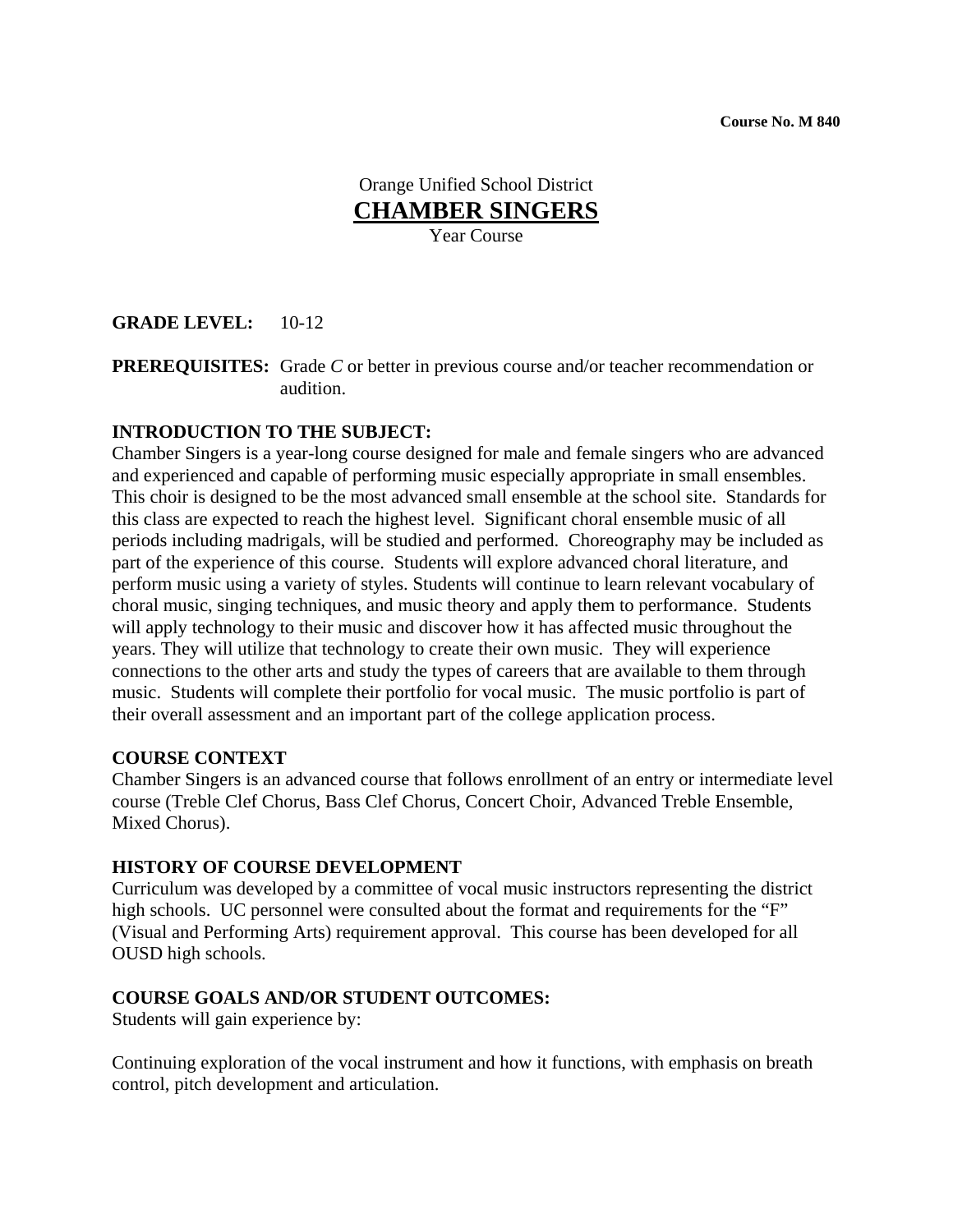Learning and memorizing a wide selection of advanced repertoire, including works in many languages, styles, and historical periods.

Researching and writing about the historical and cultural contributions that musicians have made in context to the current literature for their ensemble.

Demonstrating the use of solfege in sight-singing songs. Students will develop an appreciation of music through knowledge of basic elements, music theory, and history.

Analyzing the musical works and performances of themselves and others in making aesthetic judgments based on their own experiences with music and knowledge of proper style and content of performance.

Performing in concerts and festivals that are scheduled for their ensemble and applying what they have learned about making music.

Developing a portfolio of vocal music.

### **COURSE OBJECTIVES:**

# **BY THE END OF THE COURSE THE STUDENT WILL BE ABLE TO:**

Meet the following Music Standards, Grades 9-12 Proficient from the Visual and Performing Arts Content Standards for California Public Schools, Kindergarten Through Grade Twelve:

### ARTISTIC PERCEPTION

*Processing, Analyzing, and Responding to Sensory Information Through the Language and Skills Unique to Music* (Standard 1.0, Grades 9-12 Proficient). *Students read, notate, listen to, analyze, and describe music and other aural information, using terminology of music.* 

Students will read a vocal score of up to four staves and explain how the elements of music are used.

Students will sight-read music accurately and expressively using solfege, or other approved sight-reading techniques.

Students will transcribe basic primer rhythmic and melodic dictation.

Students will analyze and describe musical elements and expressive devices used in a varied repertoire of music.

Students will identify and explain a variety of compositional devices and techniques used to provide unity, variety, tension, and release in aural examples.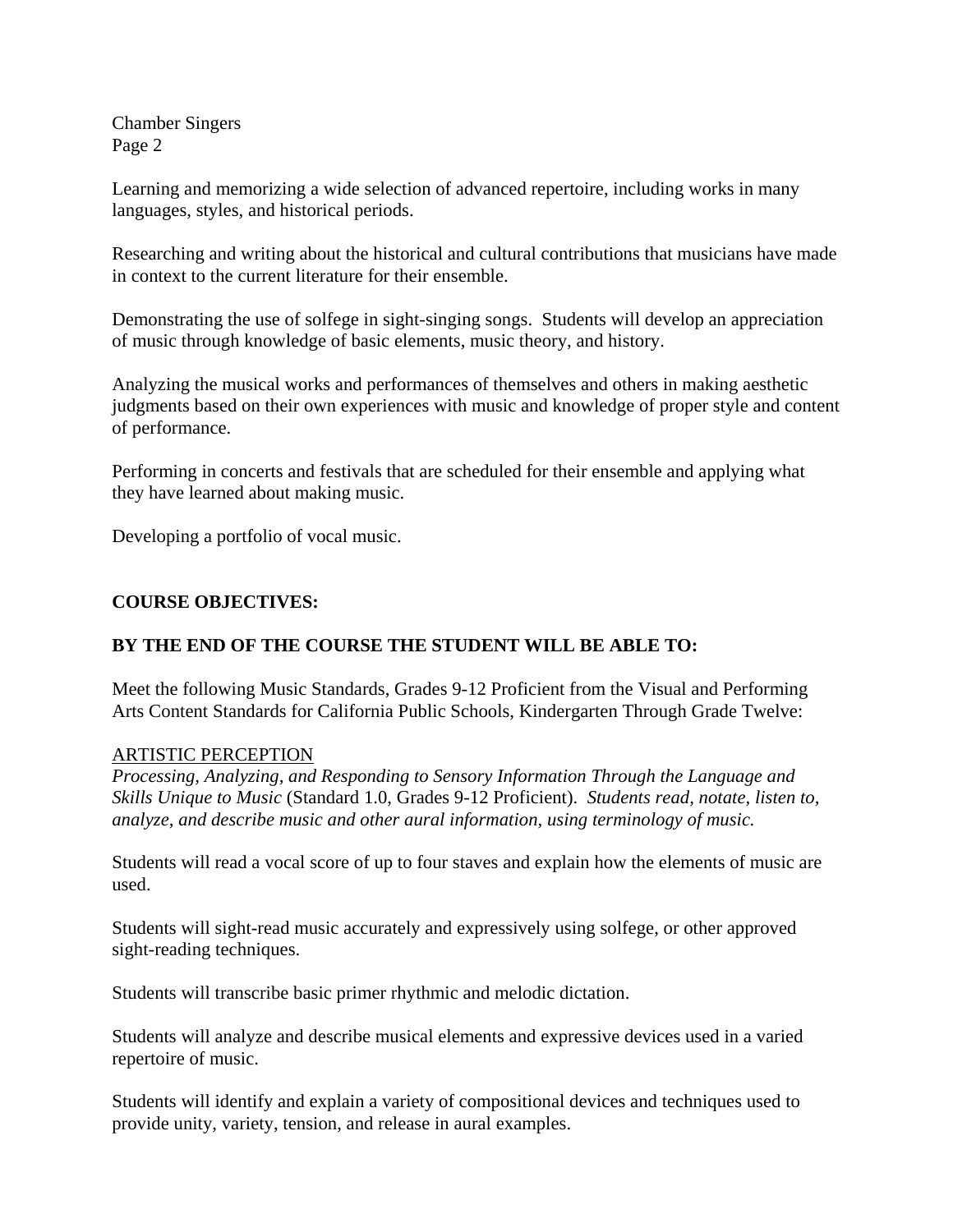Students will analyze musical scores from their varied repertoire for the use of form as it relates to genres, styles, and cultures.

### CREATIVE EXPRESSION

*Creating, Performing, and Participating in Music* (Standard 2.0, Grades 9-12 Proficient). *Students apply vocal music skills in performing a varied repertoire of music. They compose and arrange music and improvise melodies, variations, and accompaniments, using digital/electronic technology when appropriate.* 

Students will sing a repertoire of vocal literature from various genre, styles, and cultures with expression, technical accuracy, tone quality, vowel shape, and articulation in both large and small ensemble.

Students will sing music written in unison through four parts without accompaniment.

Students will sing in small ensembles with one or two on a part.

Students will improvise harmonic line over a given chord progression.

### HISTORICAL AND CULTURAL CONTEXT

*Understanding the Historical Contributions and Cultural Dimensions of Music* (Standard 3.0, Grades 9-12 Proficient). *Students analyze the role of music in past the present cultures throughout the world, noting cultural diversity as it relates to music, musicians, and composers.* 

Students will, using their current repertoire, identify a music genre of the United States, trace its evolution, and cite well-known musicians associated with it.

Students will select, using current repertoire, an era to describe the many functions that musicians played in that time. They will explain the types of activities and achievements that might have occurred.

Students will perform music from various cultures and time periods.

### AESTHETIC VALUING

*Responding, Analyzing and Making Judgments About Works of Music* (Standard 4.0, Grades 9- 12 Proficient). *Students critically assess and derive meaning from the works of music and the performance of musicians in a cultural context according to the elements of music and aesthetic qualities.* 

Students will develop specific criteria for making informed critical evaluations of the quality and effectiveness of performances, compositions, arrangements, and improvisations for advanced level ensembles.

Students will, using the evaluation criteria, evaluate their own performance and the performance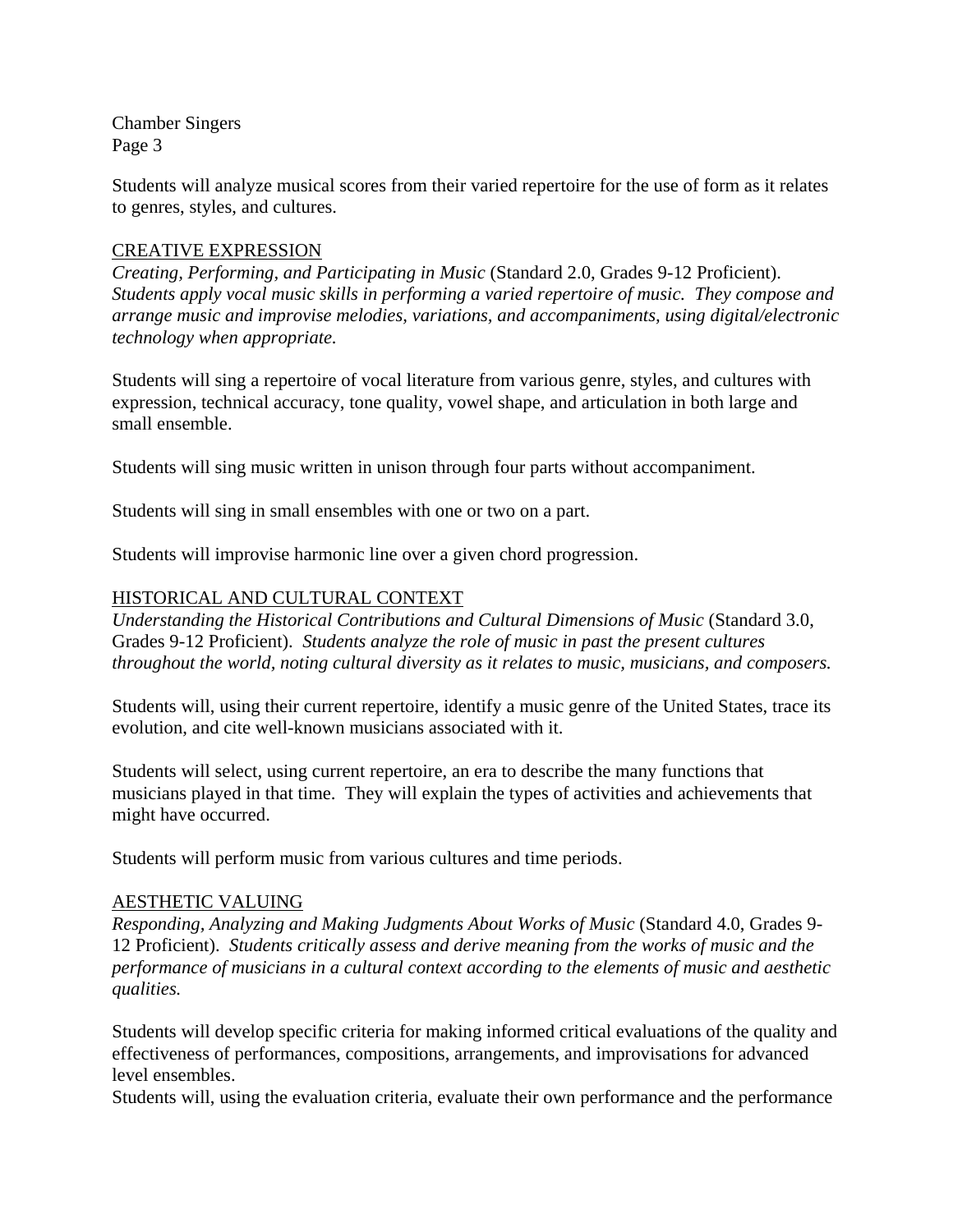of others' ensembles, both professional and amateur.

Students will describe both verbally and written the meanings of the musical works which they perform and how people from the culture respond to that specific work.

Students will describe the means used to create images and evoke feelings and emotions from the cultures represented in their repertoire.

### CONNECTION, RELATIONSHIPS, AND APPLICATIONS

*Connecting and Applying What is Learned in Music to Learning in Other Art Forms and Subject Areas and to Careers* (Standards 5.0, Grades 9-12 Proficient). *Students apply what they have learned in music across subject areas. They develop competencies and creative skills in problem solving, communication, and management of time and resources that contribute to lifelong learning and career skills. They learn about careers in and related to music.* 

Students will demonstrate an understanding of the different roles that musicians have in our culture, (i.e., soloist, band member, teacher, religious leader, arranger, composer, etc.).

Students will apply some aspect of their repertoire to any other class that is in their current schedule, (i.e., text of song for English, historical relationship for social studies).

Students will compile and present information on a career in the music field.

Students will develop and maintain a vocal music portfolio.

# **COURSE OVERVIEW AND APPROXIMATE UNIT TIME ALLOTMENTS:**

| I. | Basics of Vocalizing, Basic Music Theory and Portfolio |                                                       |           |  |  |  |
|----|--------------------------------------------------------|-------------------------------------------------------|-----------|--|--|--|
|    | Development                                            |                                                       |           |  |  |  |
|    | Α.                                                     | The basics of sound production                        | Weeks 1-4 |  |  |  |
|    |                                                        | Breathing: concepts and exercises<br>1.               |           |  |  |  |
|    |                                                        | 2.<br>Posture                                         |           |  |  |  |
|    |                                                        | 3.<br>Phonation                                       |           |  |  |  |
|    | <b>B.</b>                                              | Development of Vocal Music Portfolio                  | Week 5    |  |  |  |
|    |                                                        | Computer tutorials                                    | Ongoing   |  |  |  |
|    |                                                        | How to write a resume.<br>2.                          |           |  |  |  |
|    |                                                        | 3.<br>Creation of portfolio, upkeep, and presentation |           |  |  |  |
|    |                                                        |                                                       |           |  |  |  |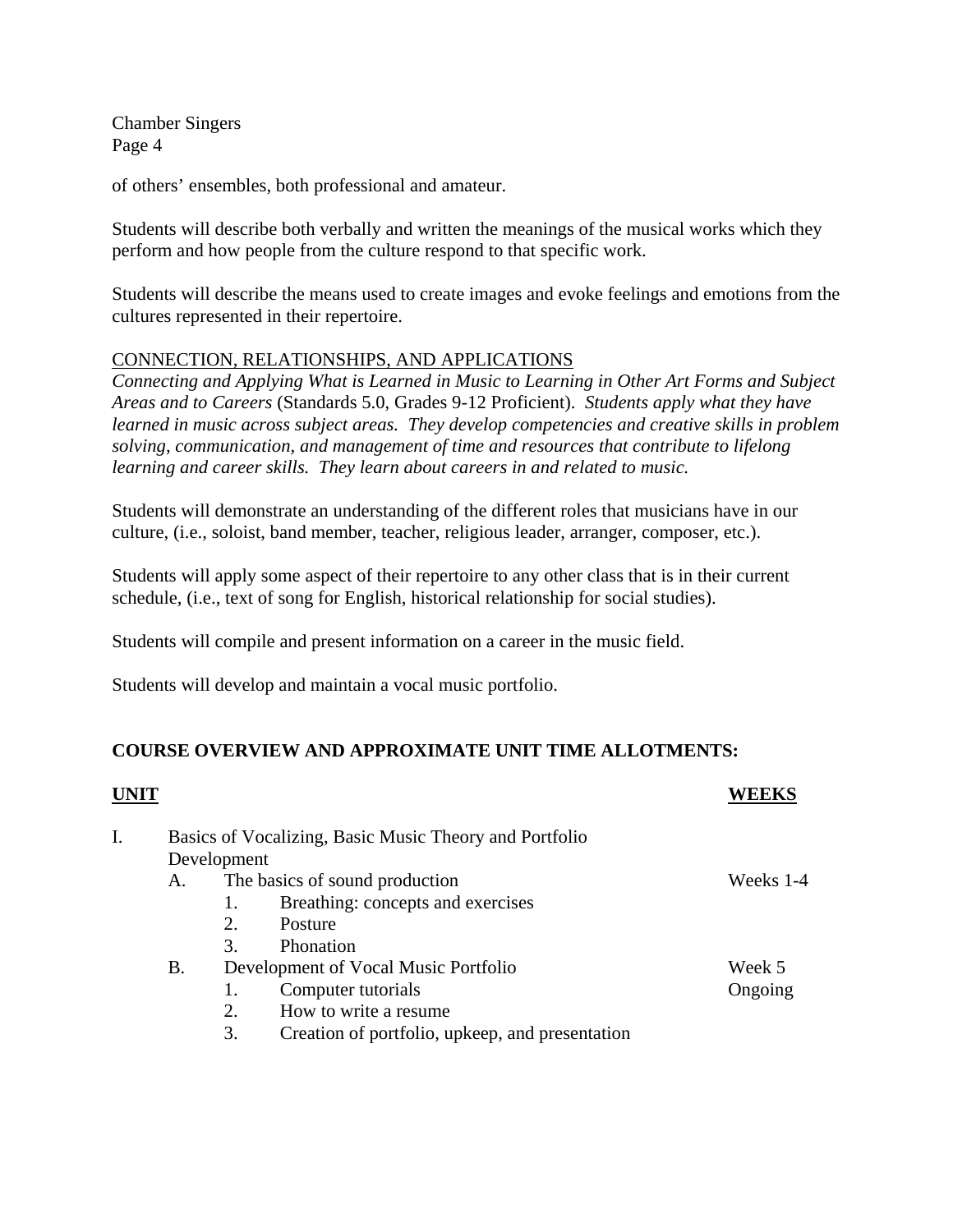| 1.<br>Pitch<br>Ongoing<br>2.<br>Rhythm<br>3.<br>Harmony<br>4.<br>Form<br>5.<br><b>Texture</b><br>6.<br>Tempo and dynamics<br>7.<br>Timbre<br>Music notation (Advanced application)<br>D.<br>Week 1<br>Reading and writing<br>1.<br>Ongoing<br>Transpositions<br>a.<br>Multi-part<br>$\mathbf b$ .<br>E.<br>Vocabulary<br>Week 1<br>Common<br>Ongoing<br>1.<br>2.<br>Uncommon<br>F.<br>Creating<br>Week 19<br>Composition (using more that one voice)<br>1.<br>2.<br>Improvisation<br>Listening<br>G.<br>Week 1<br>Compare/contrast<br>1.<br>2.<br>Analyze<br>Historical and Multi-Cultural: Social and Historical Influences<br>of Selected Music<br>Multi-cultural music contributions<br>Week 23<br>А.<br>Analyzing distinctive cultural musical idioms<br>Ongoing<br>1.<br><b>B.</b><br>Personal heritage<br>1.<br>Comparing individual heritages in music<br>Performances<br>Selection of music<br>Week 1<br>А.<br>B.<br>Rehearsal techniques<br>Ongoing<br>1.<br>Set-up<br>2.<br>Warm-up<br>Interpret and perform<br>3.<br>4.<br>Closure and clean up<br>Evaluation of performance<br>$\mathbf{C}$ .<br>Week 5<br>Analyze and rationalize group performance<br>1.<br>Ongoing |      |                 |                                         | <b>WEEKS</b> |  |  |  |
|-----------------------------------------------------------------------------------------------------------------------------------------------------------------------------------------------------------------------------------------------------------------------------------------------------------------------------------------------------------------------------------------------------------------------------------------------------------------------------------------------------------------------------------------------------------------------------------------------------------------------------------------------------------------------------------------------------------------------------------------------------------------------------------------------------------------------------------------------------------------------------------------------------------------------------------------------------------------------------------------------------------------------------------------------------------------------------------------------------------------------------------------------------------------------------------|------|-----------------|-----------------------------------------|--------------|--|--|--|
|                                                                                                                                                                                                                                                                                                                                                                                                                                                                                                                                                                                                                                                                                                                                                                                                                                                                                                                                                                                                                                                                                                                                                                                   |      | $\mathcal{C}$ . | Musical elements (Advanced application) | Week 1       |  |  |  |
|                                                                                                                                                                                                                                                                                                                                                                                                                                                                                                                                                                                                                                                                                                                                                                                                                                                                                                                                                                                                                                                                                                                                                                                   |      |                 |                                         |              |  |  |  |
|                                                                                                                                                                                                                                                                                                                                                                                                                                                                                                                                                                                                                                                                                                                                                                                                                                                                                                                                                                                                                                                                                                                                                                                   |      |                 |                                         |              |  |  |  |
|                                                                                                                                                                                                                                                                                                                                                                                                                                                                                                                                                                                                                                                                                                                                                                                                                                                                                                                                                                                                                                                                                                                                                                                   |      |                 |                                         |              |  |  |  |
|                                                                                                                                                                                                                                                                                                                                                                                                                                                                                                                                                                                                                                                                                                                                                                                                                                                                                                                                                                                                                                                                                                                                                                                   |      |                 |                                         |              |  |  |  |
|                                                                                                                                                                                                                                                                                                                                                                                                                                                                                                                                                                                                                                                                                                                                                                                                                                                                                                                                                                                                                                                                                                                                                                                   |      |                 |                                         |              |  |  |  |
|                                                                                                                                                                                                                                                                                                                                                                                                                                                                                                                                                                                                                                                                                                                                                                                                                                                                                                                                                                                                                                                                                                                                                                                   |      |                 |                                         |              |  |  |  |
|                                                                                                                                                                                                                                                                                                                                                                                                                                                                                                                                                                                                                                                                                                                                                                                                                                                                                                                                                                                                                                                                                                                                                                                   |      |                 |                                         |              |  |  |  |
|                                                                                                                                                                                                                                                                                                                                                                                                                                                                                                                                                                                                                                                                                                                                                                                                                                                                                                                                                                                                                                                                                                                                                                                   |      |                 |                                         |              |  |  |  |
|                                                                                                                                                                                                                                                                                                                                                                                                                                                                                                                                                                                                                                                                                                                                                                                                                                                                                                                                                                                                                                                                                                                                                                                   |      |                 |                                         |              |  |  |  |
|                                                                                                                                                                                                                                                                                                                                                                                                                                                                                                                                                                                                                                                                                                                                                                                                                                                                                                                                                                                                                                                                                                                                                                                   |      |                 |                                         |              |  |  |  |
|                                                                                                                                                                                                                                                                                                                                                                                                                                                                                                                                                                                                                                                                                                                                                                                                                                                                                                                                                                                                                                                                                                                                                                                   |      |                 |                                         |              |  |  |  |
|                                                                                                                                                                                                                                                                                                                                                                                                                                                                                                                                                                                                                                                                                                                                                                                                                                                                                                                                                                                                                                                                                                                                                                                   |      |                 |                                         |              |  |  |  |
|                                                                                                                                                                                                                                                                                                                                                                                                                                                                                                                                                                                                                                                                                                                                                                                                                                                                                                                                                                                                                                                                                                                                                                                   |      |                 |                                         |              |  |  |  |
|                                                                                                                                                                                                                                                                                                                                                                                                                                                                                                                                                                                                                                                                                                                                                                                                                                                                                                                                                                                                                                                                                                                                                                                   |      |                 |                                         |              |  |  |  |
|                                                                                                                                                                                                                                                                                                                                                                                                                                                                                                                                                                                                                                                                                                                                                                                                                                                                                                                                                                                                                                                                                                                                                                                   |      |                 |                                         |              |  |  |  |
|                                                                                                                                                                                                                                                                                                                                                                                                                                                                                                                                                                                                                                                                                                                                                                                                                                                                                                                                                                                                                                                                                                                                                                                   |      |                 |                                         |              |  |  |  |
|                                                                                                                                                                                                                                                                                                                                                                                                                                                                                                                                                                                                                                                                                                                                                                                                                                                                                                                                                                                                                                                                                                                                                                                   |      |                 |                                         |              |  |  |  |
|                                                                                                                                                                                                                                                                                                                                                                                                                                                                                                                                                                                                                                                                                                                                                                                                                                                                                                                                                                                                                                                                                                                                                                                   |      |                 |                                         |              |  |  |  |
|                                                                                                                                                                                                                                                                                                                                                                                                                                                                                                                                                                                                                                                                                                                                                                                                                                                                                                                                                                                                                                                                                                                                                                                   |      |                 |                                         |              |  |  |  |
|                                                                                                                                                                                                                                                                                                                                                                                                                                                                                                                                                                                                                                                                                                                                                                                                                                                                                                                                                                                                                                                                                                                                                                                   |      |                 |                                         |              |  |  |  |
|                                                                                                                                                                                                                                                                                                                                                                                                                                                                                                                                                                                                                                                                                                                                                                                                                                                                                                                                                                                                                                                                                                                                                                                   | II.  |                 |                                         |              |  |  |  |
|                                                                                                                                                                                                                                                                                                                                                                                                                                                                                                                                                                                                                                                                                                                                                                                                                                                                                                                                                                                                                                                                                                                                                                                   |      |                 |                                         |              |  |  |  |
|                                                                                                                                                                                                                                                                                                                                                                                                                                                                                                                                                                                                                                                                                                                                                                                                                                                                                                                                                                                                                                                                                                                                                                                   |      |                 |                                         |              |  |  |  |
|                                                                                                                                                                                                                                                                                                                                                                                                                                                                                                                                                                                                                                                                                                                                                                                                                                                                                                                                                                                                                                                                                                                                                                                   |      |                 |                                         |              |  |  |  |
|                                                                                                                                                                                                                                                                                                                                                                                                                                                                                                                                                                                                                                                                                                                                                                                                                                                                                                                                                                                                                                                                                                                                                                                   |      |                 |                                         |              |  |  |  |
|                                                                                                                                                                                                                                                                                                                                                                                                                                                                                                                                                                                                                                                                                                                                                                                                                                                                                                                                                                                                                                                                                                                                                                                   | III. |                 |                                         |              |  |  |  |
|                                                                                                                                                                                                                                                                                                                                                                                                                                                                                                                                                                                                                                                                                                                                                                                                                                                                                                                                                                                                                                                                                                                                                                                   |      |                 |                                         |              |  |  |  |
|                                                                                                                                                                                                                                                                                                                                                                                                                                                                                                                                                                                                                                                                                                                                                                                                                                                                                                                                                                                                                                                                                                                                                                                   |      |                 |                                         |              |  |  |  |
|                                                                                                                                                                                                                                                                                                                                                                                                                                                                                                                                                                                                                                                                                                                                                                                                                                                                                                                                                                                                                                                                                                                                                                                   |      |                 |                                         |              |  |  |  |
|                                                                                                                                                                                                                                                                                                                                                                                                                                                                                                                                                                                                                                                                                                                                                                                                                                                                                                                                                                                                                                                                                                                                                                                   |      |                 |                                         |              |  |  |  |
|                                                                                                                                                                                                                                                                                                                                                                                                                                                                                                                                                                                                                                                                                                                                                                                                                                                                                                                                                                                                                                                                                                                                                                                   |      |                 |                                         |              |  |  |  |
|                                                                                                                                                                                                                                                                                                                                                                                                                                                                                                                                                                                                                                                                                                                                                                                                                                                                                                                                                                                                                                                                                                                                                                                   |      |                 |                                         |              |  |  |  |
|                                                                                                                                                                                                                                                                                                                                                                                                                                                                                                                                                                                                                                                                                                                                                                                                                                                                                                                                                                                                                                                                                                                                                                                   |      |                 |                                         |              |  |  |  |
|                                                                                                                                                                                                                                                                                                                                                                                                                                                                                                                                                                                                                                                                                                                                                                                                                                                                                                                                                                                                                                                                                                                                                                                   |      |                 |                                         |              |  |  |  |
|                                                                                                                                                                                                                                                                                                                                                                                                                                                                                                                                                                                                                                                                                                                                                                                                                                                                                                                                                                                                                                                                                                                                                                                   |      |                 | 2.<br>Self-analysis of performances     |              |  |  |  |